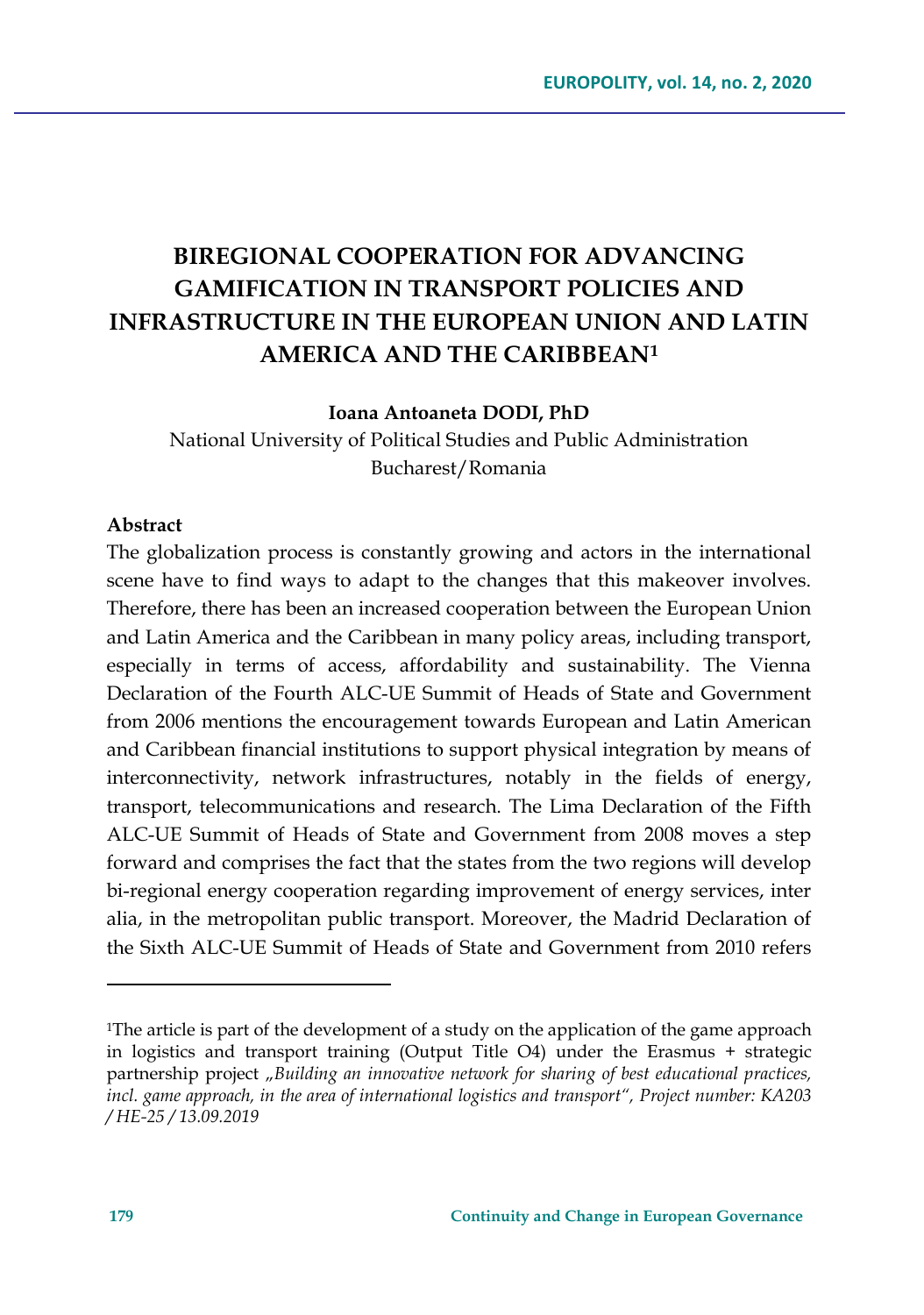to energy savings in all sectors of the economies, including transports, meanwhile the Santiago Declaration of the First UE-CELAC Summit of Heads of State and Government from 2013 prioritises the improvement of policies and providing, among others, adequately resourced basic health services, water and sanitation, housing, education, public transport and energy, besides strengthening the Latin America Investment Facility, to improve integration, energy and transport infrastructures, energy efficiency, renewable energy. Therefore, this paper aims to analyse best practice cases from both regions in terms of gamification of transport policies and infrastructure, in order to highlight the the potential of the biregional consolidated cooperation for advancing gamification (in view of modern, sustainable, affordable, efficient transport policies, networks and infrastructure), the financial and political instruments that can be used in this sense and the mutual benefits that it would bring for the participant actors.

**Keywords:** biregional cooperation; sustainable transport; mobility efficiency; gamification.

# **1.INTRODUCTION**

Globalization seems to be a fashionable word in political science in the last 30 years, but there is another G-word that is joining it in the spotlight, which is gamification. The two concepts amplify each other, especially given the wide spread of technology nowadays and the benefits that citizens have in the case of easy access to public services.

Gamification is defined by Sgueo as "the use of game-design elements (e.g., rankings, levels, and badges) into non-game contexts", implying playful dynamics such as an artificial conflict among users (competition), a set of rules to govern such conflicts and quantifiable outcomes (rewards) (Sgueo 2020, 1). As such, it represents an unconventional way to approach the relationship between authorities and citizens, especially since, most of the times, the aforementioned is a rigid, hard to understand or not so interactive one. It can be extremely useful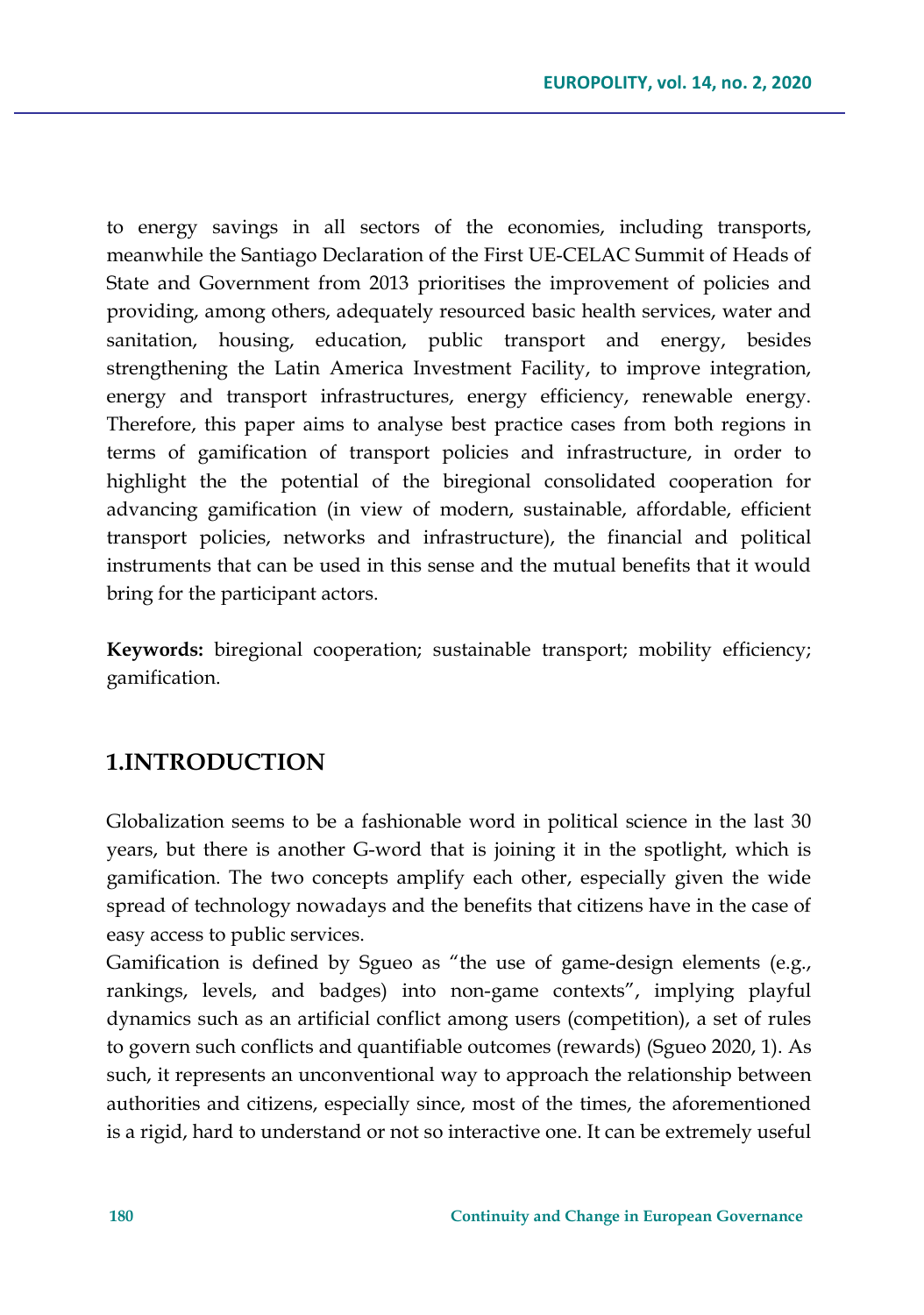in transport policies, whereas "the EU defines a smart city as 'a place where traditional networks and services are made more efficient with the use of digital and telecommunication technologies, for the benefit of its inhabitants and businesses'" (Eurostat Urban Europe statistics on cities, towns and suburbs 2015, 102).

Although "well-designed public transport services are of crucial importance to ensure sustainable and environmentally friendly mobility to all citizens of nowadays cities" (Drakoulis, Belloti, Bakas, Berta, Paranthaman, Dange, Lytrivis, Pagle, De Gloria and Amditis 2018, 1), the changes in transport policies can be difficult to apply, mostly if they depend in a certain measure on the good behaviour of the beneficiaries. Therefore, gamification can be a tool for change in transport policies given the fact that its features can persuade travellers to engage from the beginning into the policy's new framework, thus internalising it on the long term.

Even if a transport policy is efficient in a certain city, it is rather difficult to apply it the same in another one, because of the diversity of factors that may become obstacles in this sense, starting from the infrastructure features to the availability of the citizens that are in fact the ones respecting in real life the respective policy in a more or less correct way. Considering all this, one may advance the question upon the feasibility of creating a uniform perspective or even more, a common policy in two different cities, states or regions, especially since "Two cities with a same population, area and number of transport stops can still have a radically different access to public transport" (Poelman and Dijkstra 2015, 2). The answer to this may lay in the use of gamification in the processes of designing and implementing the transport policies, because of its flexibility (having, for example, the same rules for the game, but adapting its content to the specific context). Hence, even in apparently incompatible conditions, gamification can bring the same results.

When taking into account biregional cooperation between two large and heterogeneous areas (even among their own composing states) as the European Union and Latin America and the Caribbean, the first things that come to mind are the common values that unite them. One of these is the environmental protection, increasingly needed to be considered in the sustainable development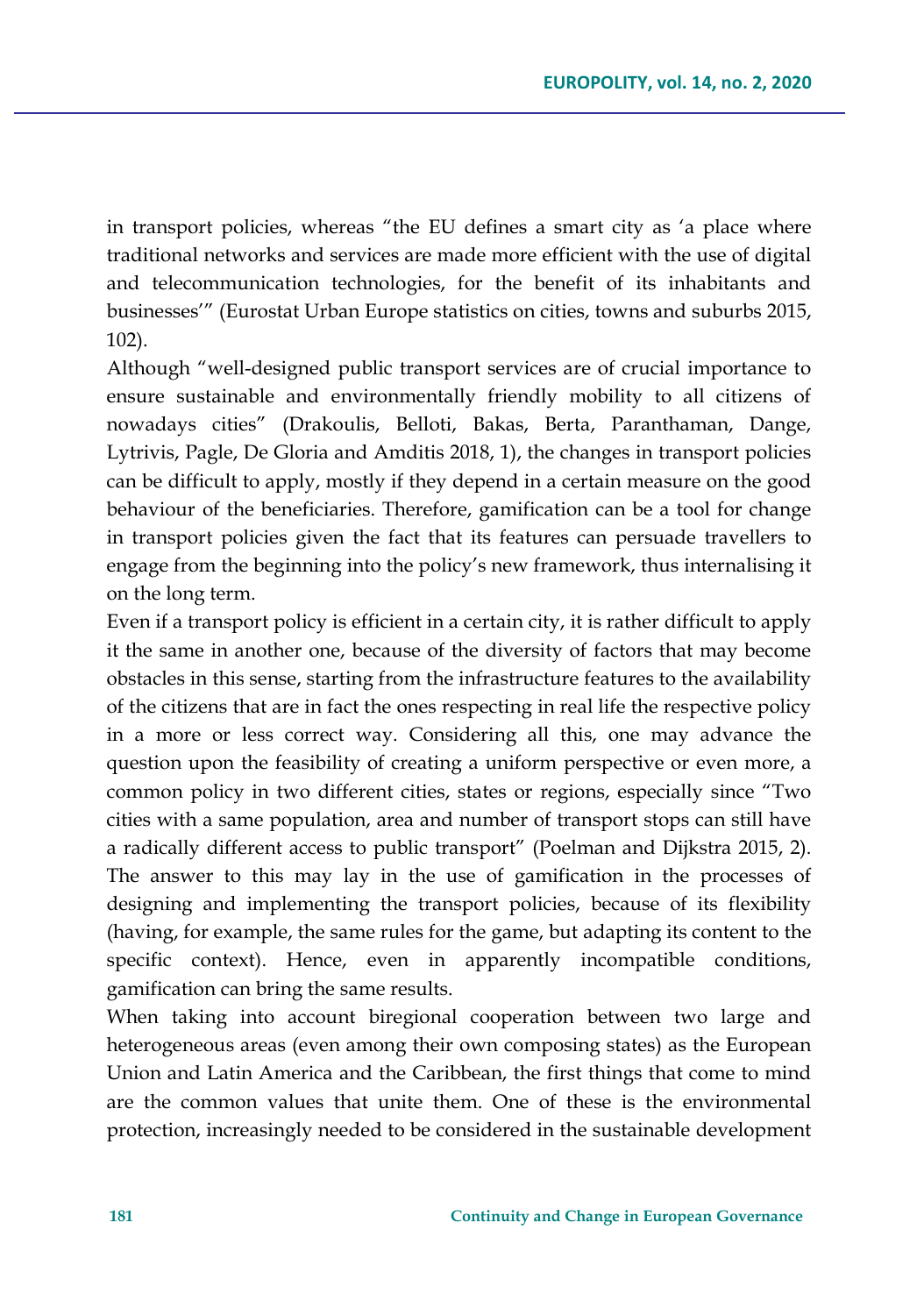of economic activities, energy and, of course, transport. Furthermore, there are common challenges that stakeholders (national or local authorities, citizens, NGOs) in both regions face and for which they seek answer to. An eloquent example may be hard traffic conditions that overwhelmed cities find harder and harder to handle. From this point of view, it is important to research the implications that using gamification in transport policies can have on the eurolatinamerican cooperation, especially taking into account the Strategic Partnership between the European Union and Latin America and the Caribbean. Therefore, this paper analyses the potential that gamification has for the transport policy improvement, mobility effectiveness, traffic decongestion, the pre-existing factors favouring or not the biregional cooperation for all the above mentioned and best practice cases from both areas.

# **2.BIREGIONAL COOPERATION**

In the times we are living, both individuals and states, all have to face challenges that threaten to enlarge the existing gap between the two: populism, fake-news, political disenchantment, democratic deficit, growing needs and limited resources. Therefore, one of the major queries regards the way to bring the two actors together and to make them accomplish their obligations in order to achieve the mutual social well-being (for example, in transport, on one hand, the state may not assure quality and on-time busses, thus affecting the passengers, and on the other, the individual may not buy the tickets, thus affecting the state). Gamification might be a good solution in this sense, given the fact that it implies that one part will have so much to gain as efforts it brings into the game.

Moreover, in the case of cooperation among heterogeneous regions such as the European and Latin American one, gamification can help achieve joint results, although different backgrounds. In the following section, there will be analysed the political and financial instruments that are available for this endeavour, but also examples of implementation of gamification in transport that have already proven successful and that can serve as models for future assistance.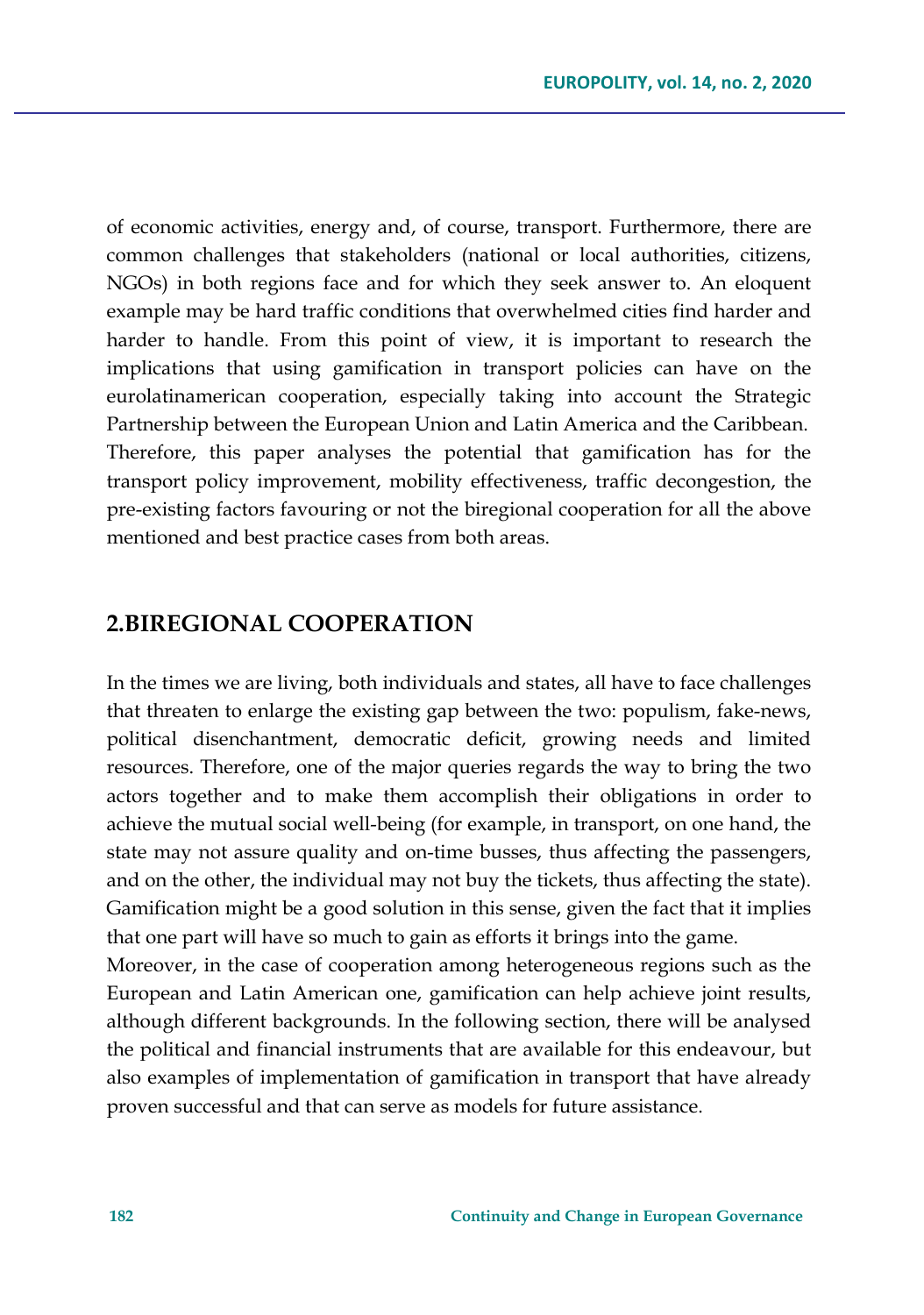#### 2.1.Political Instruments: EU-LAC/CELAC Summits

The EU-LAC/CELAC Summits of Heads of State and Government represent the main political framework of the relations between the actors of the two regions and an adequate environment for negotiations and joint actions in the area of transport, given that this is one of the main areas that have to run smoothly in the perspective of increasing mobility and decreasing average time available for task solving. Mobility Management represents "policies and strategies to reduce travel demand and number of vehicle trips and encourage modal shift toward more sustainable transport" (Nakashimaa, Satoa and Maruyama 2017, 2344), areas of interest for stakeholders in both regions.

## *2.1.1.The Rio Summit*

The First ALC-UE Summit of Heads of State and Government marks a new phase for the relations of Latin America and the Caribbean on one side and the European Union on the other, given the fact that it entailed the creation of the Strategic Partnership between the two regions. Among other substantial policy areas, transport was one of the components of the resulting declaration of this Rio Summit of 1999, through the agreement that the signing states would "encourage technology transfer in order to improve the processes and standards of economic links between the European Union and Latin America and the Caribbean in the fields of the production of goods, foreign trade, port infrastructure, and telecommunications and transport" (Rio Summit Declaration 1999, 7) and would "favour innovation and technology transfer in order to obtain greater economic and technical linkage between the two regions in the fields of production of goods and services, foreign trade, infrastructure, and telecommunications and transport" (Rio Summit Declaration 1999, 10), anticipating thus the powerful effect that guaranteeing technological infrastructure at similar levels would have for setting common actions in transport for instance, fact that of course, would also generate progress both at an individual level (for personal or professional aspects) and at national or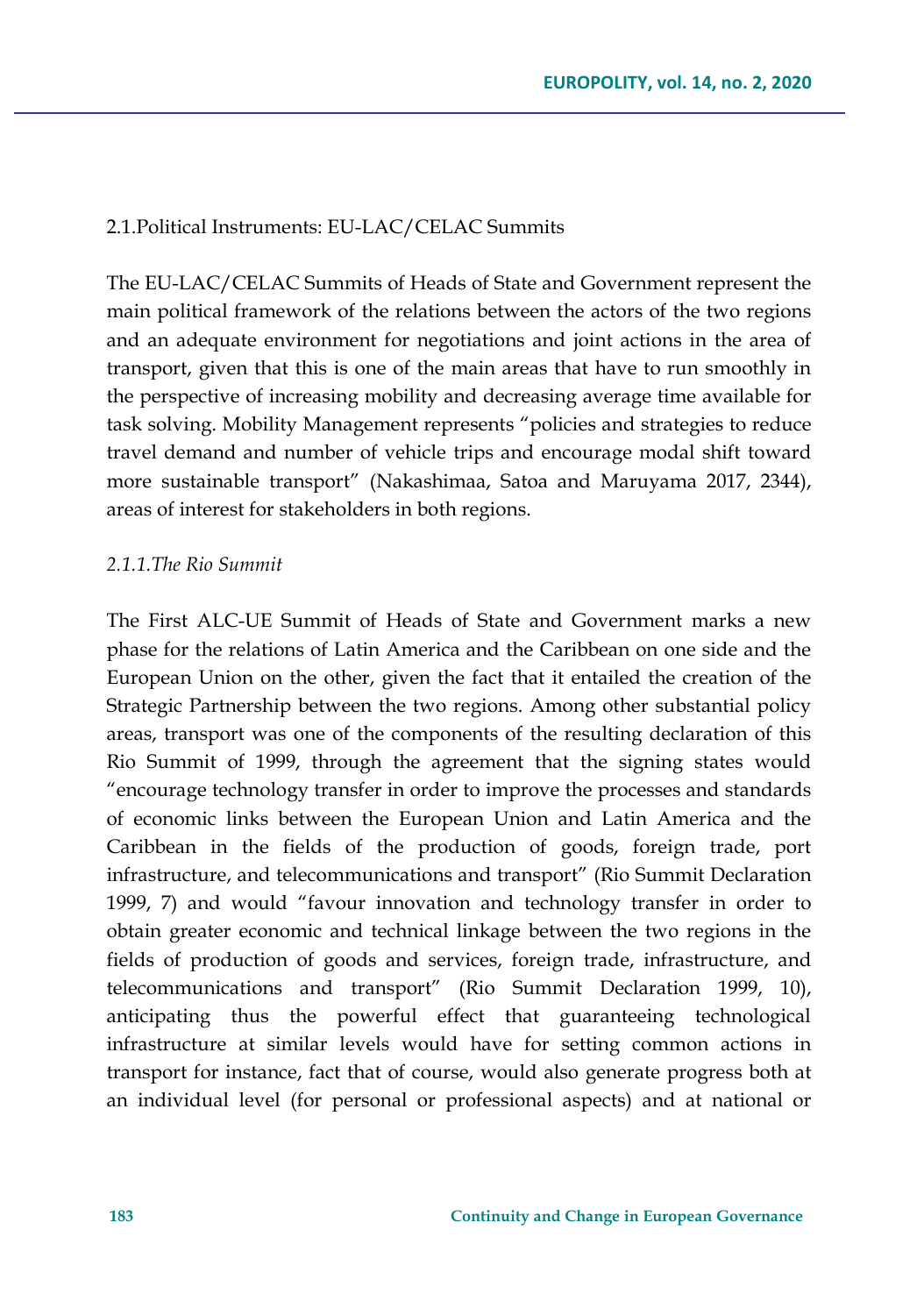biregional level (for instance for "liberalisation of trade and the intensification of economic co-operation") (Rio Summit Declaration 1999, 7).

#### *2.1.2.The Viena Summit*

After the 2002 and 2004 Summits in Madrid and Guadalajara, where other policies have been at a centre stage of the discussions, it was in 2006 at the Viena EU-LAC Summit of Heads of State and Government that cooperation in the area of transport reappeared as topic, encouraging "European and Latin American and Caribbean financial institutions to support physical integration by means of interconnectivity, network infrastructures, notably in the fields of energy, transport, telecommunications and research" (Viena Summit Declaration 2006, 11). Once a certain topic is established as a priority for joint action, there is a strong demand for the financial resources that should sustain the development of the stipulated measures, so the endorsement that the authorities from both regions have made is an evidence of their intentions to tie the connections in the areas of energy, transport, telecommunications and research, which are all interrelated in the case of gamification of transport policies.

# *2.1..The Lima Summit*

In 2008, the Fifth Latin America and Caribbean-European Union Summit in Lima highlights the call for "diversification of energy sources; better access to the production and use of clean and low carbon intensive energies; improvement of energy efficiency processes; development of new technologies; production and use of environmentally sustainable energy sources; and improvement of energy services, inter alia, in the metropolitan public transport" (Lima Summit Declaration 2008, 12). City transportation becomes thus a concern that grows directly proportionally with the population within it (that tends to expand), even more in the biregional perspective of mobility (especially the one on short term, like in the case of business or vacation journeys to cities where it is important to not waste time in traffic for example) or sustainability (because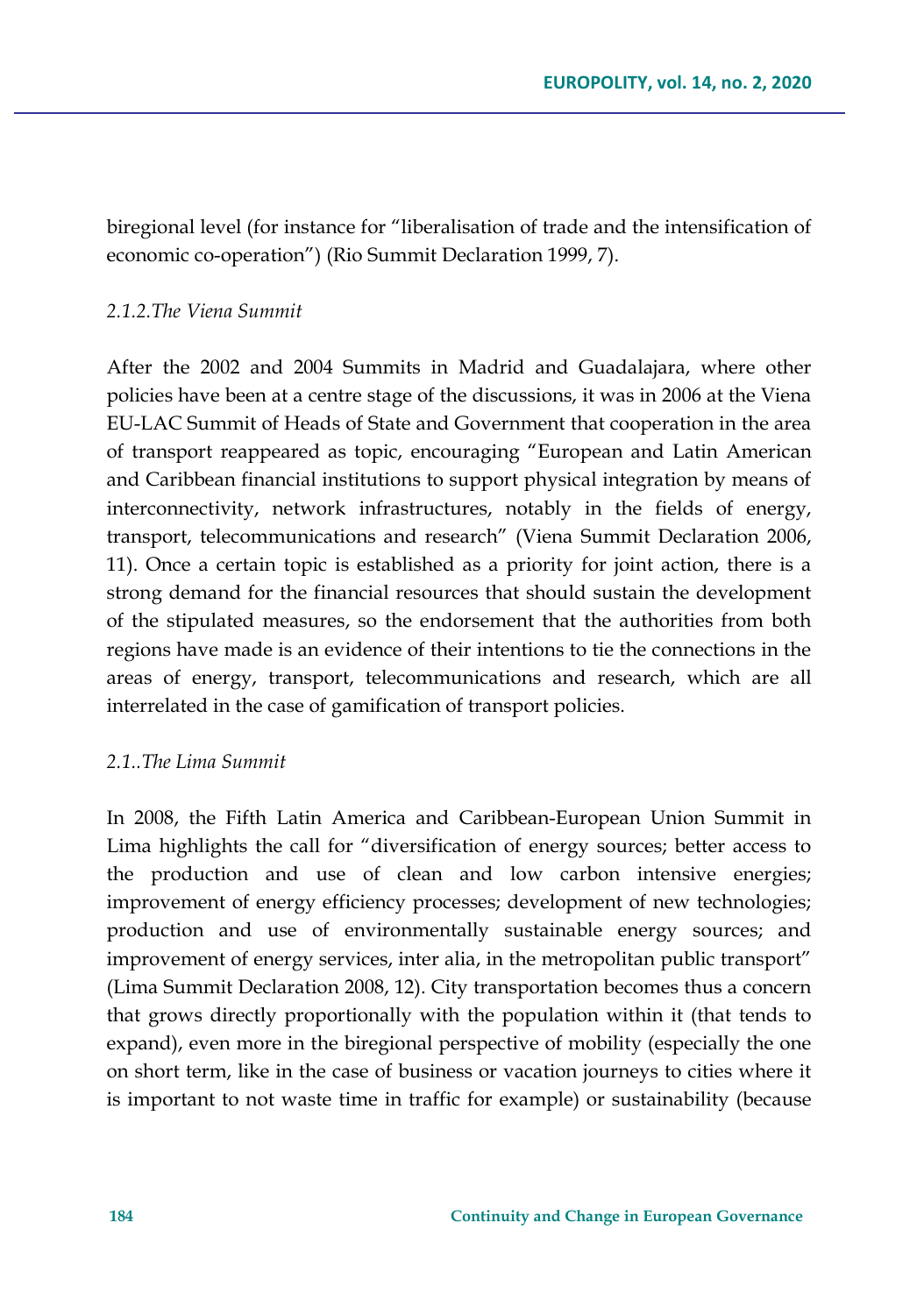pollution and climate change tackling is a global problem that has no frontiers and that must be confronted in a joint method).

Unfortunately, the 2008-2010 financial and economic crises determined waves of austerity measures and budgetary cuts, especially in the European Union (which also had to face the Euro Crisis) that, although counterproductive, hit primarily sections regarding stimulating green energy, combating traffic and pollution etc.

#### *2.1.4.The Madrid Summit*

The Madrid 2010 Summit Declaration of Heads of State and Government marks that they "regard as essential contributions to the eradication of poverty and to the achievement of the Millennium Development Goals, the diversification and complementarity of the energy matrix, including through the promotion of renewable energy, as well as greater energy efficiency and energy savings in all sectors of the economies, including transports, changes in the current patterns of consumption and production, improved regional energy interconnectivity and peoples' access to energy services" (Madrid Summit Declaration 2010, 4). This point draws special attention regarding the use of gamification in public policies, especially if we correlate that with the name given to the Declaration, which is *Towards a new stage in the bi-regional partnership: innovation and technology for sustainable development and social inclusion*, emphasizing in a particular manner the importance of the biregional cooperation in the areas of technology and innovation.

#### *2.1.5.The Santiago and Brussels Summits*

During the Santiago Biregional Summit in 2013 it was agreed that "in order to ensure peoples' quality of life and the environment in which they live, we reiterate our commitment to work steadily towards eradicating poverty, fostering equality, including gender equality, and social inclusion, and to protect the most vulnerable groups – including indigenous peoples and their communities - by improving policies and providing, among others, adequately resourced basic health services, water and sanitation, housing, education, public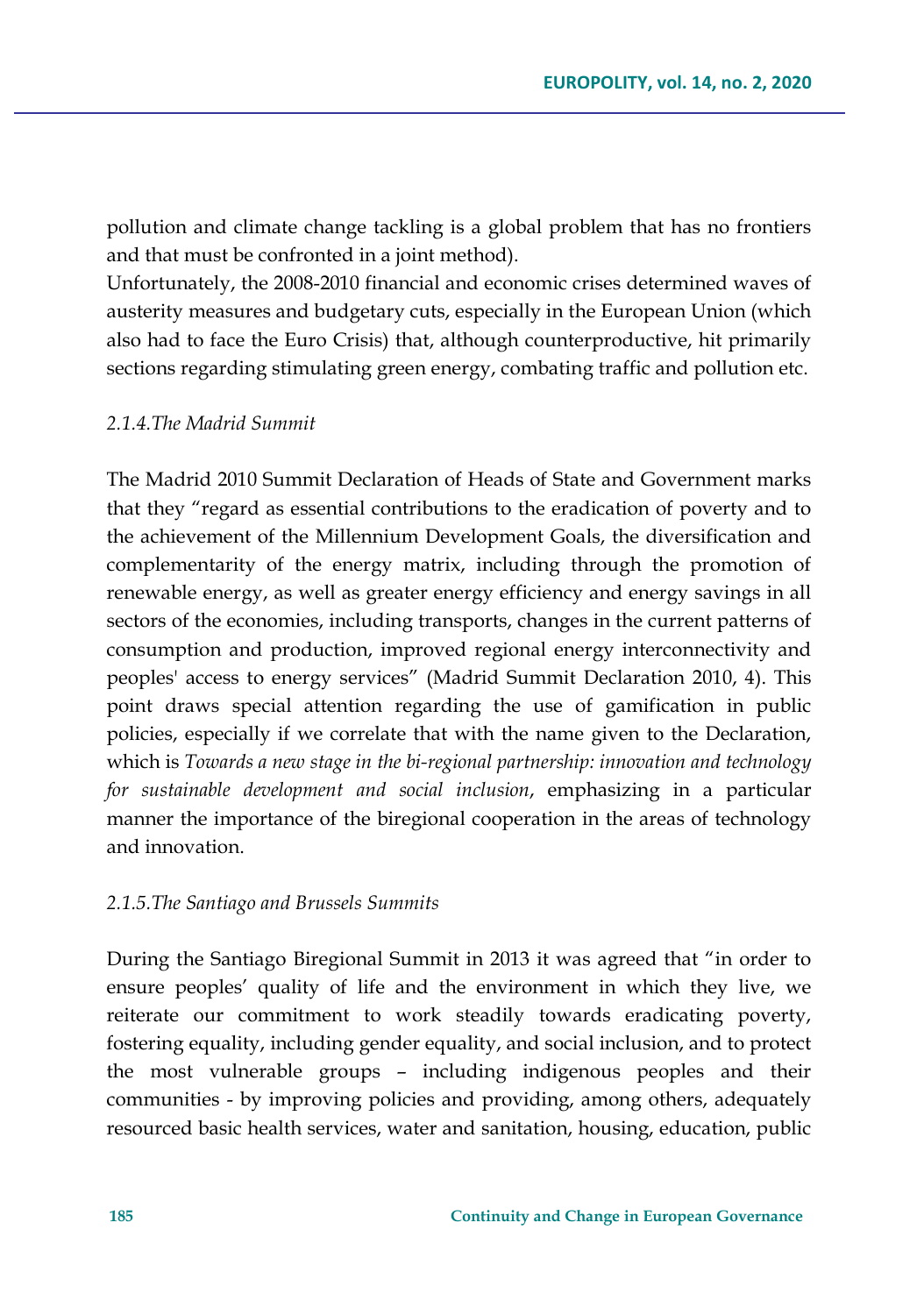transport and energy" (Santiago Summit Declaration 2013, 5), thus underlining the value of public transport among indispensable public services that citizens must benefit from.

The presidents and prime ministers "reiterate the right of citizens to participate in the formulation, implementation and monitoring of public policies" (Santiago Summit Declaration 2013, 5), so it can be noticed an advance also towards the involvement of individuals in managing the political issues. In this sense, gamification seems the perfect match for this kind of purpose.

Moreover, encouragements were made for creating the Caribbean Investment Facility and "strengthening the Latin America Investment Facility, to improve integration, energy and transport infrastructures, energy efficiency, renewable energy, sustainable communications networks, and to promote sustainable development through stronger social services and increased support to SMEs" (Santiago Summit Declaration 2013, 14), thus manifesting the preoccupation for an instrument that would deliver the resources required for the costs that are implied in the process. The importance for this is emphasized also by the recognition in the Brussels Declaration from 2015 of the "contribution that the EU's Latin America Investment Facility and the Caribbean Investment Facility can play in mobilising financial resources for development and in leveraging funds for jointly identified priority sectors and projects, such as climate change adaptation and mitigation, transport infrastructure, energy, connectivity and promotion of the private sector, including micro, small and medium-sized enterprises" (Brussels Summit Declaration 2015, 12).

Because it is the first biregional summit celebrated after the creation of the Community of Latin American and Caribbean States, it brought an even more political weight, given the fact that this way we were not only taking into account national actors, but also supranational ones, offering a counterpart for the European Union in the CELAC.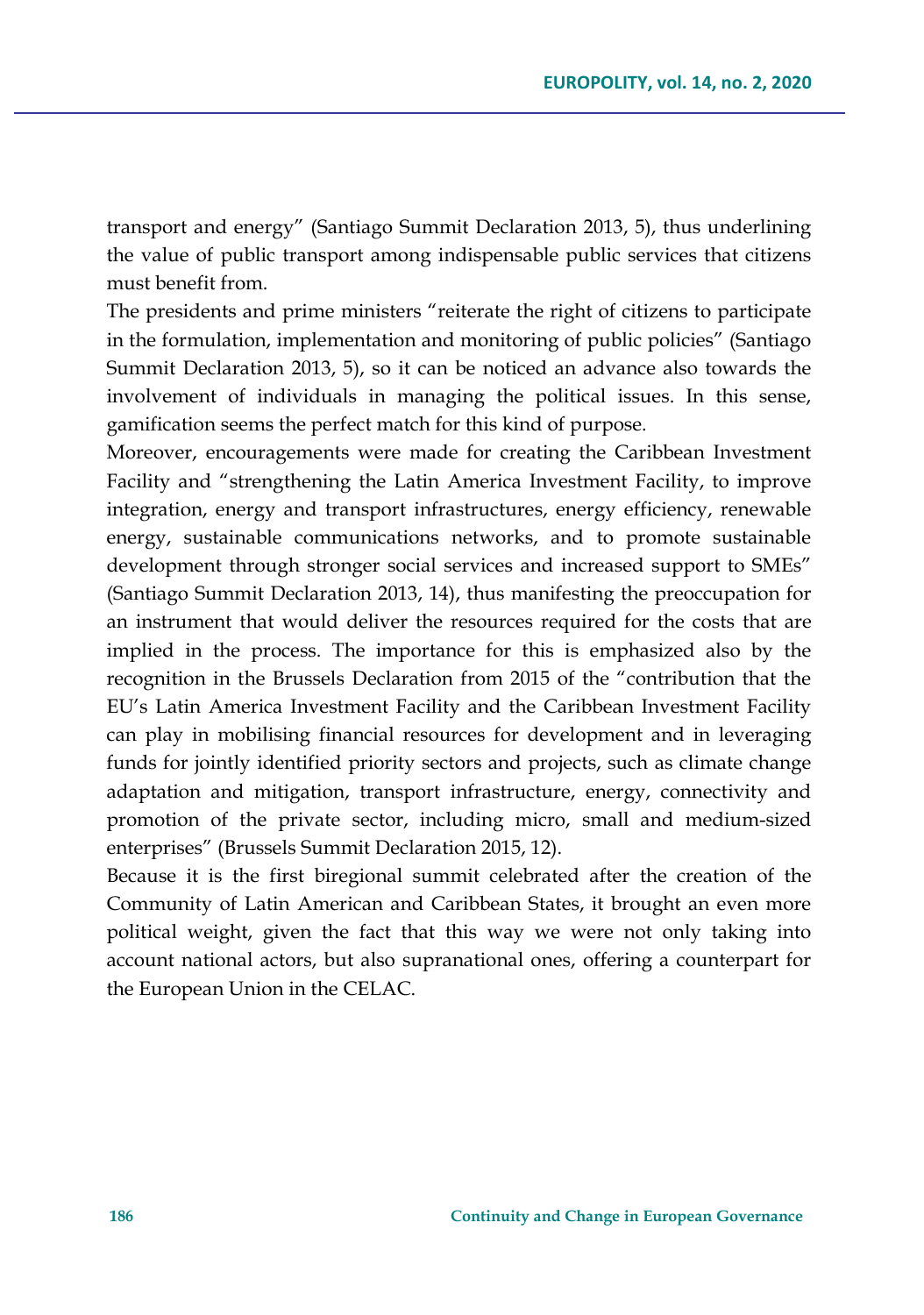#### 2.2.Financial Instruments: European Funding Programmes

The European Union's core is based on its values, both internally and externally, so cohesion and solidarity principles guide many of its decisions and policies, all the more when there is also a possibility of collaboration that might bring mutual benefits and joint progress, as in the case of the Strategic Partnership between the EU and Latin America and the Caribbean. Therefore, besides the funds in the Development Policy, there are other options that partners from both regions can apply for, as it can be noticed further.

#### *2.2.1.FP7 and H2020*

The *Viajeo Plus* project (at its full name: *International Coordination for Implementation of Innovative and Efficient Urban Mobility Solutions*) reflects very well the power of the coordination between different regions of the world, making steps together in order to better tackle the obstacles that appear in their cities in terms of mobility or pollution. With a total budget of 2,197,000 euros, it needed a strong support that was given through the 7th Framework Programme (FP7) European programme, at a contribution of 1,971,921 euros (Viajeo Plus Project), almost the entire amount, which would be too large to be borne by the implementing organizations alone, thus stressing once more the necessity for robust financial instruments. Like any other reforming task, financial resources are vital for the achievement of the desired results in the attempts of gamification of transport policies, especially when referred to an international cooperation venture.

The activities focused on the active uptake and transfer of knowledge and solutions between European cities and cities across the world, in particular from Latin American Countries, China and Singapore (Viajeo Plus Project Background), more exactly on effective mobility management, deployment of Clean Vehicle solutions, innovative public transport solutions, enabling infrastructure, sustainable urban logistics solutions, engaging cities (Viajeo Plus Project Work Packages), priorities that emphasizes the growing demand for action in these field, especially in a concerted manner, not by taking them into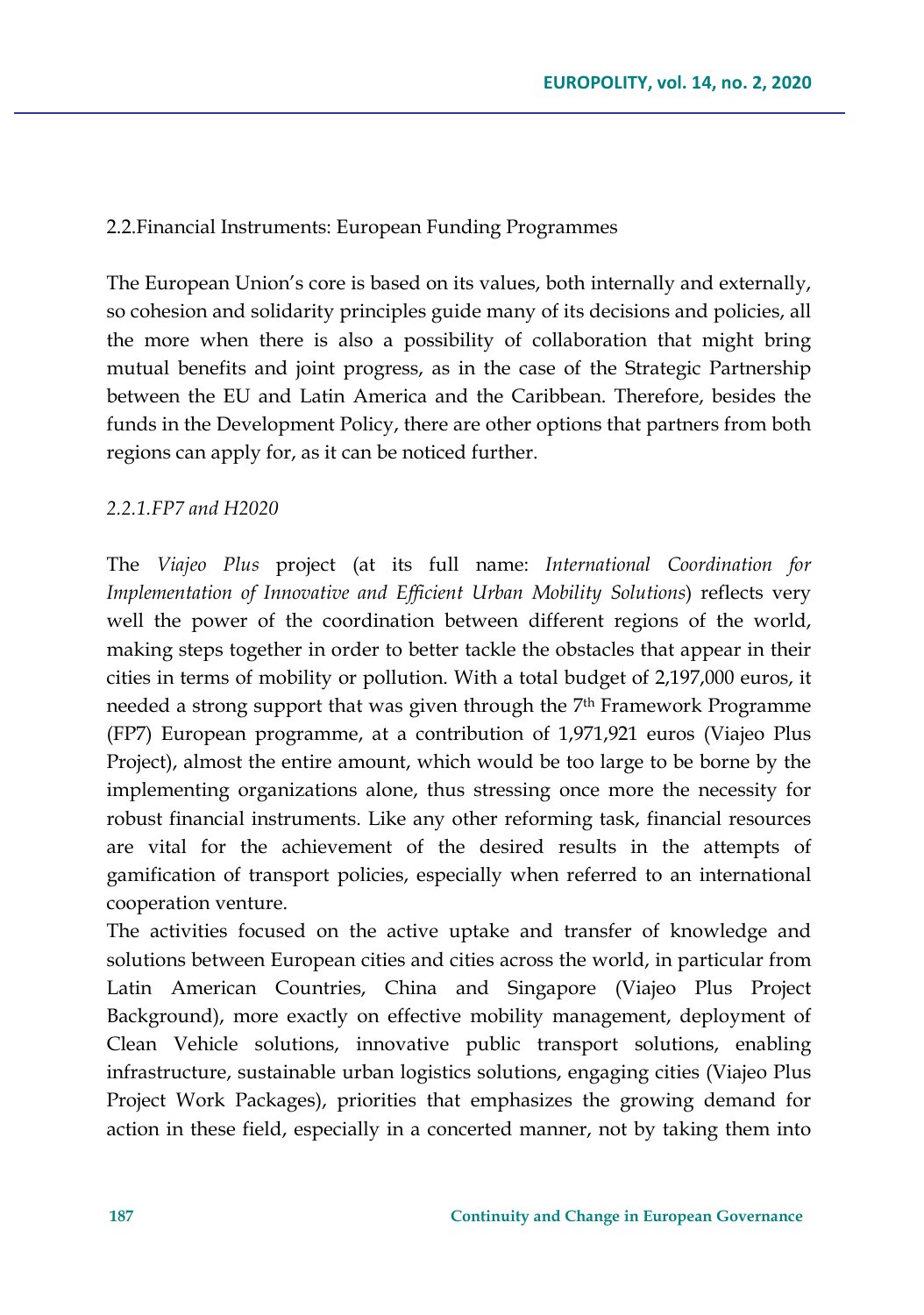consideration separately, but on the contrary, in the perspective that they influence one another, as indeed it can be observed in the situation of gamification of transport policies, where by engaging citizens in ad for their cities, they can generate innovative solutions for building a sustainable urban space.

Observing the list of participants (European Commission CORDIS Viajeo Plus Project), the implication of 7 European countries (Belgium, France, United Kingdom[1](#page-9-0), Italy, Sweden, Netherlands, Germany) out of 10 states is meaningful for the interest that exists in the cooperation with the other international partners in other parts of the world (Brasil, Turkey, China).

Given that "ICT-based strategies provide a unique opportunity to enhance the links between different systems/sub-systems to facilitate the much needed transparency and coordination of actions between all actors in the urban mobility landscape" (Recommendations on Policy for future cooperation with Latin America, China and Singapore, 12), this recommendation targeted at Latin America is one of the most representative results of this European funded initiative in the context of this paper because it opens the way for insertions of gamification in transport policies.

Another element that is comprised in the gamification logic is the fact that among the key information in the Best Solutions Data Gathering Template, one refered to "What degree of co-operation was required between different stakeholders?" (di Pasquale, dos Santos, Galindo Leal and Tozzi 2016, 3286), a starting point for underlining the effect of the stakeholders' contribution in the game that is designed.

*SmartSantander* is another project that has benefited by the support of the European Commission through FP7 in order to develop applications and services for smart cities, experimenting with a pilot project in Spain, aiming at increasing the comfort of inhabitants and the quality of life in the city through raising the accessibility to "find a parking space or manage the city's traffic (leading to benefits in terms of time and fuel savings, as well as reductions in air

<span id="page-9-0"></span><sup>1</sup> Currently, the United Kingdom is no longer part of the European Union.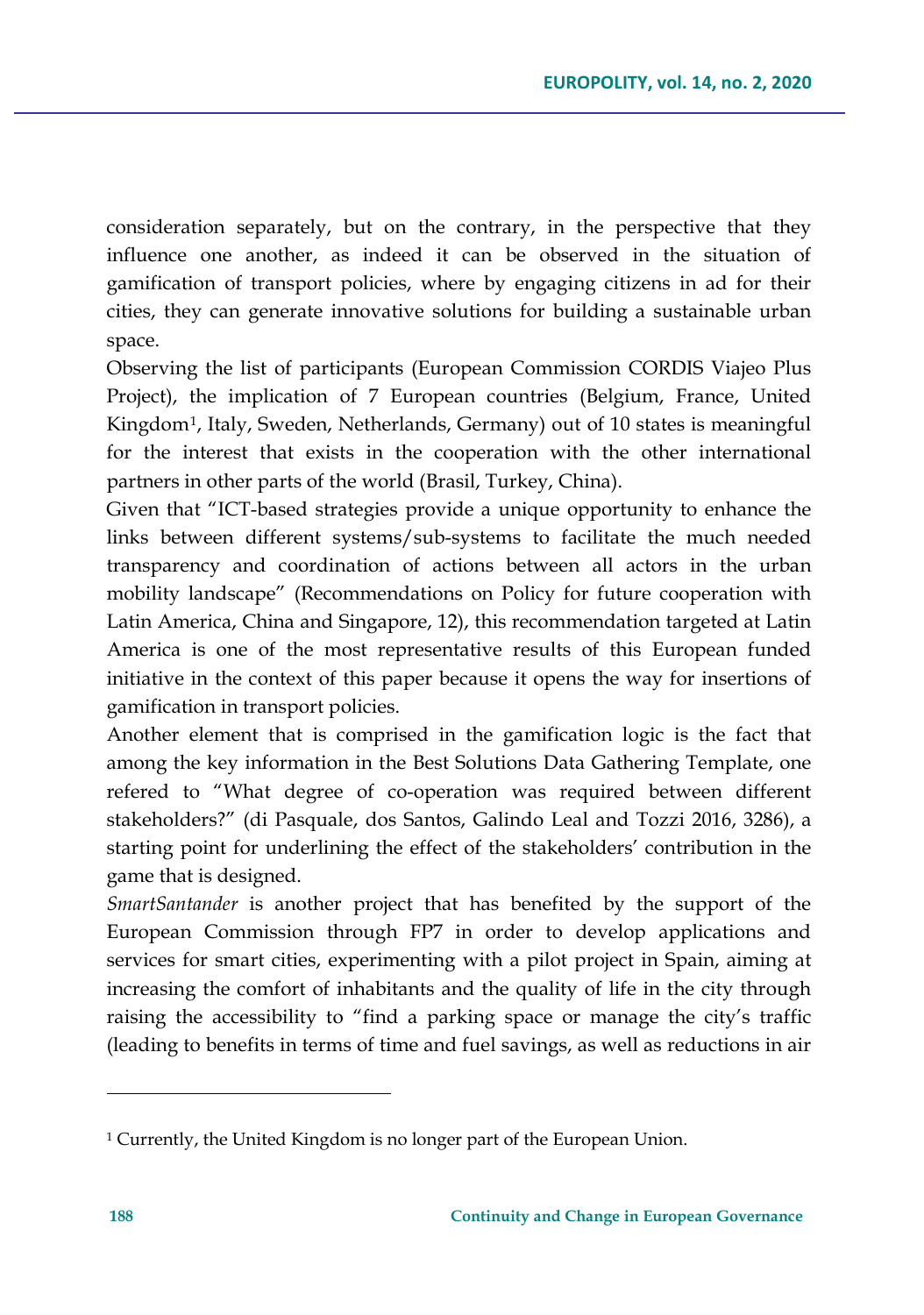emissions); economise water or electricity (for example, through irrigation systems for green areas, the optimisation of street lighting requirements); assist local inhabitants to make a journey (real-time information on buses, bicycles for rent, or taxis available for hire); make refuse collections more efficient (routing vehicles only to those bins that require emptying)" (European Commission, Urban Europe 2018, 8).

*Urban Gamification for City Reappropriations* is a recent project carried out from September 2018 to September 2020 with the support of the Horizon 2020 European Programme (European Commission CORDIS Urban Gamification), aimed at "at studying urban play in the wider frame of gamification, in order to deepen our understanding on how we can use play to affect the urban spaces and on what effects this might have on the citizens and their practices" (ReClaim Project), revealing thus a current concern for figuring out the different ways that games can be adapted and implemented in order to solve urban unpleasant issues.

*Mobility Urban Values* is a classic example of how citizens can alter their preferences in accordance to a set of rewards that are comprised in a game that regards urban transport. Financed through the Horizon 2020 Programme, it is implemented in Amsterdam, Barcelona, Fundão, Ghent, Helsinki and Palermo (being about to be extended to another 10 cities), from 2017 to 2020 and offers "get points every time you move in a sustainable way: walking, cycling, using public transports and carpooling", even leading to a confrontation in MUV Sustainable City Tournament (Innovation and Networks Executive Agency 2019, 15).

#### *2.2.2.The Latin America Investment Facility and the Caribbean Investment Facility*

The Latin America Investment Facility (LAIF) "allows the European Union to engage in projects that would have been outside the scope of conventional development cooperation instruments, in a region where an increasing number of countries are looking for different approaches, innovative instruments and new forms of tailored support for investment" (Latin America Investment Facility), with a total of 31 bilateral and 15 multilateral projects developed (Latin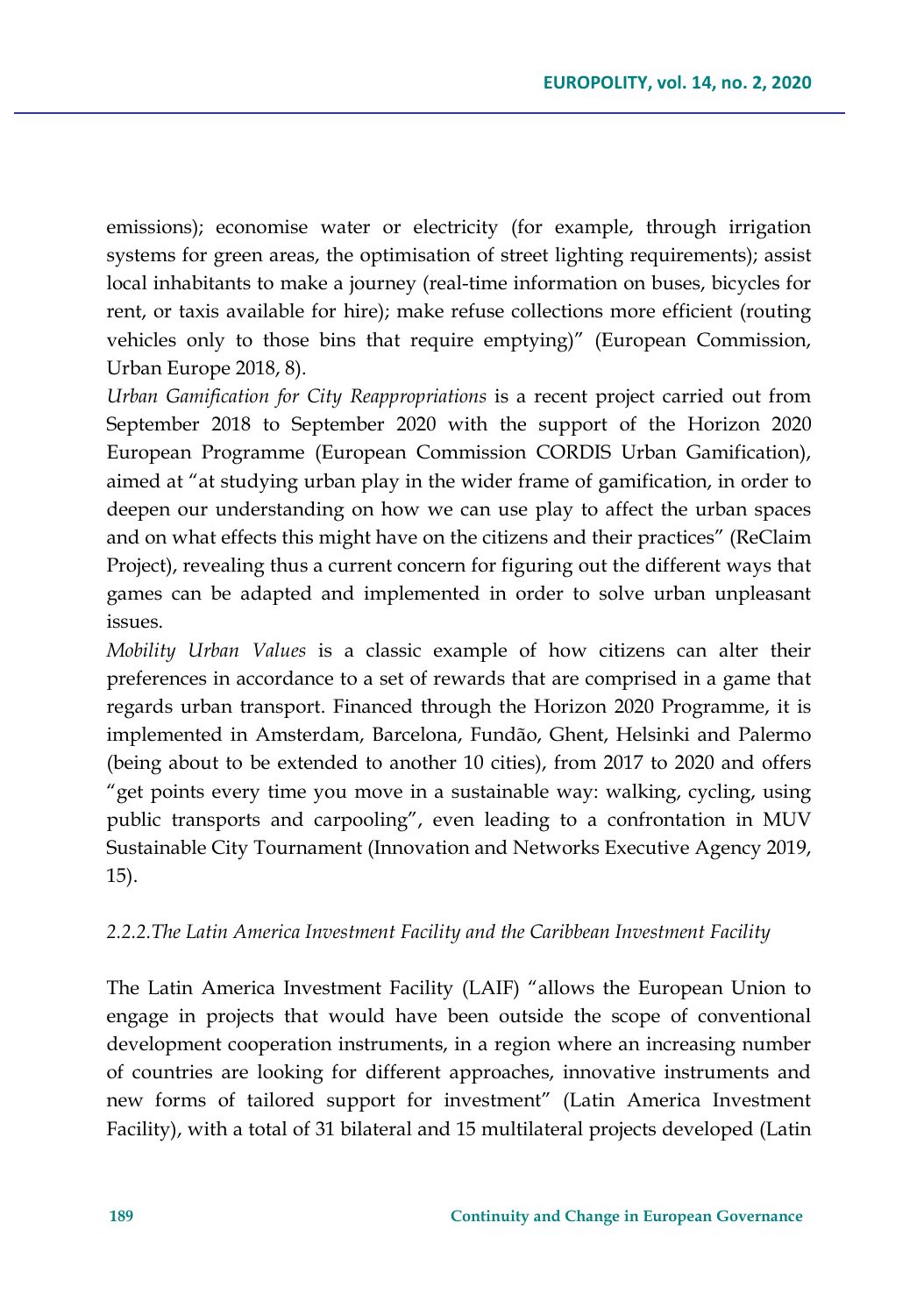America Investment Facility Facts and figures). Moreover, the LAIF also has a research component that allows dissemination of key aspects that initiators of gamification in transport policies must be aware of, like for example the fact that "using private resources or transferring more responsibilities and risks to the contractor does not imply a loss of control over the information and conditions of the system implementation" (Banco de Desarrollo de América Latina, Agence Francaise de Developpment, Unión Europea 2018, 54). Projects such as Urban Public Transportation Improvement Program or Sustainable Transport Networks are the ones that have the smallest budget (3 million euros each) from all the approved project by the facility that amount to 4, 8 or even 10 million euros (European Commission LAIF Blending operations).

The Caribbean Investment Facility (CIF) aimes "to contribute to economic development and growth, integration at regional level and poverty reduction through the mobilization of resources for strategic economic infrastructure projects and for support to the private sector" (European Commission CIF). It can prove useful for the assistance in view of introducing gamification in transport policies, given that from the very objectives, one mai find some that bring into attention on one hand the need for improving transport and on the other, the benefits of widening access to ICT tools, like the ones meant to "create better transport and energy infrastructures which promote interconnectivity, safety, security and efficiency, improve access to Information and Communication Technology (ICT) infrastructures and improve coverage at lower cost" (European Commission LAIF).

# **3.BEST PRACTICES CASES FROM THE TWO REGIONS**

The 2019 statistics of the Economic Commission for Latin America and the Caribbean showed that in the region, the average percentage of urban population is of 81,2%, with 81,5% in Latin America and a slightly smaller 72,2% in the Caribbean. If we correlate that with the total population of over 648 million persons in Latin America and more than 43 million in the Caribbean (Economic Commission for Latin America and the Caribbean 2020, 14), it results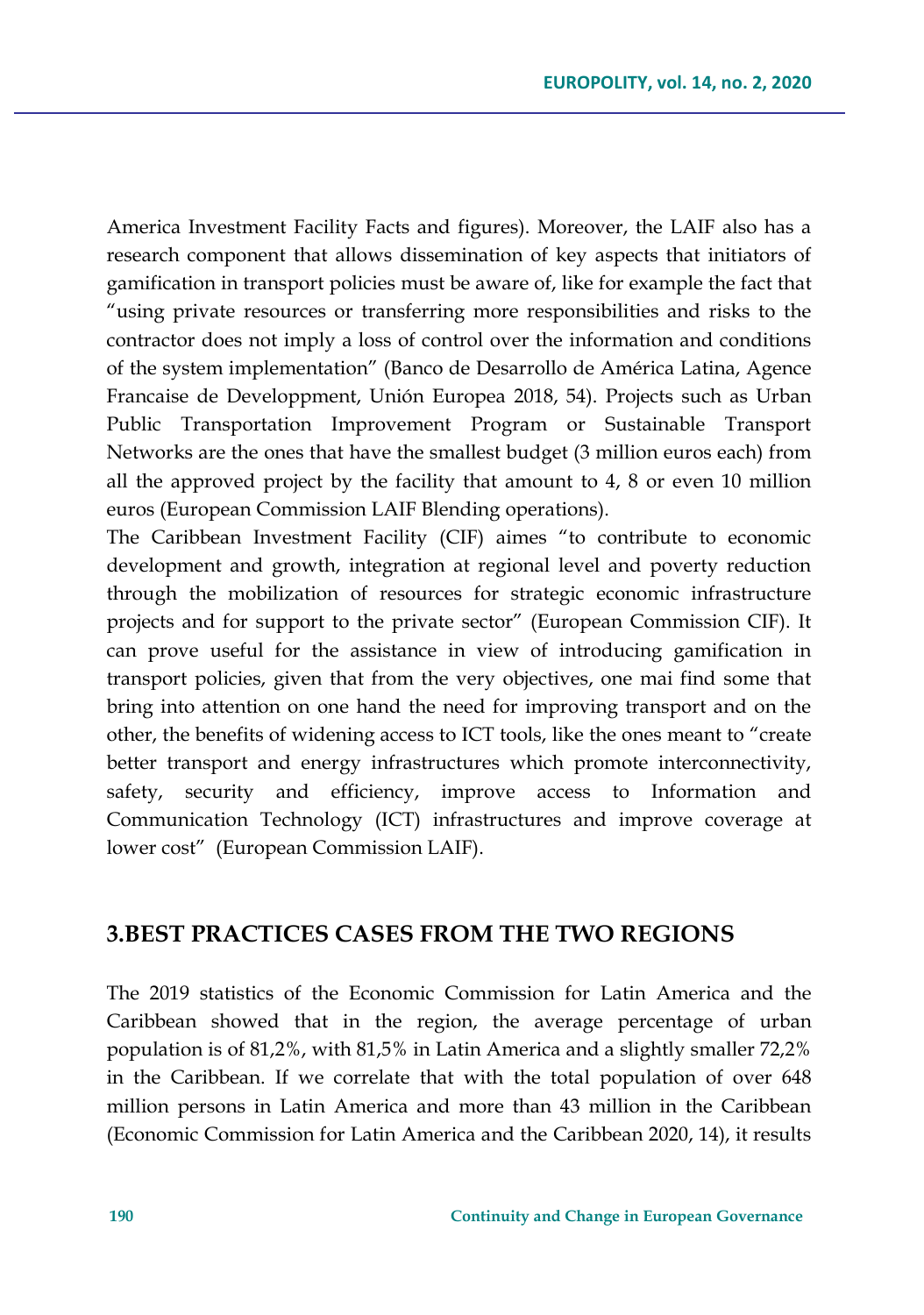that about 528 million individuals have to move around the Latin-American cities and that the Caribbean cities must offer mobility for 31 million travellers.

The European Union has a total population of 447.7 million inhabitants (European Commission Population statistics), out of which 39.3% lives in the cities, while 31.6% in towns and suburbs (European Commission Urban and rural living in the EU), summing up a 70,9% in the urban area, thus a high rate, similar to (although roughly smaller than) the ones in Latin America and the Caribbean.

Consequently, this can only induce a race for applications and services that help engage the citizens in the daily fight with traffic, pollution, complicated infrastructure and vehicle park. This is exactly one of the resons why "most contemporary imaginings of 'Smart Mobility' describe a transition of equivalent reach and significance to that of 'automobility', focusing on a range of positive changes to how we travel around" (Dochertya, Marsdenb and Anable 2017, 114). Meanwhile, "cooperation has been moved from the traditional one way (i.e. Europe to help development in Latin American/China) to the two-way cooperation in order to gather the best human resources to develop and implement more sustainable transport solutions" (Recommendations on Policy for future cooperation with Latin America, China and Singapore, 7), therefore in the following sections, some of the best practice examples can shed light over the possibilities that exist and can be taken as a model for a bidirectional transfer in view of a joint approach of the two regions, in the framework of the Euro-Latin American Strategic Partnership.

3.1.Initiatives in Latin America and the Caribbean

Mexico City is one of the most crowded cities in the world with a population of over 21 millon inhabitants and a prognosis of more than 24 million until 2030 (United Nations 2018, 4) that causes a congestion ranked  $13<sup>th</sup>$  in the World and 1st in North America (Tomtom Traffic Index). Hence, it is very well suited for the presentation of a successful implementation of gamification in transport policies.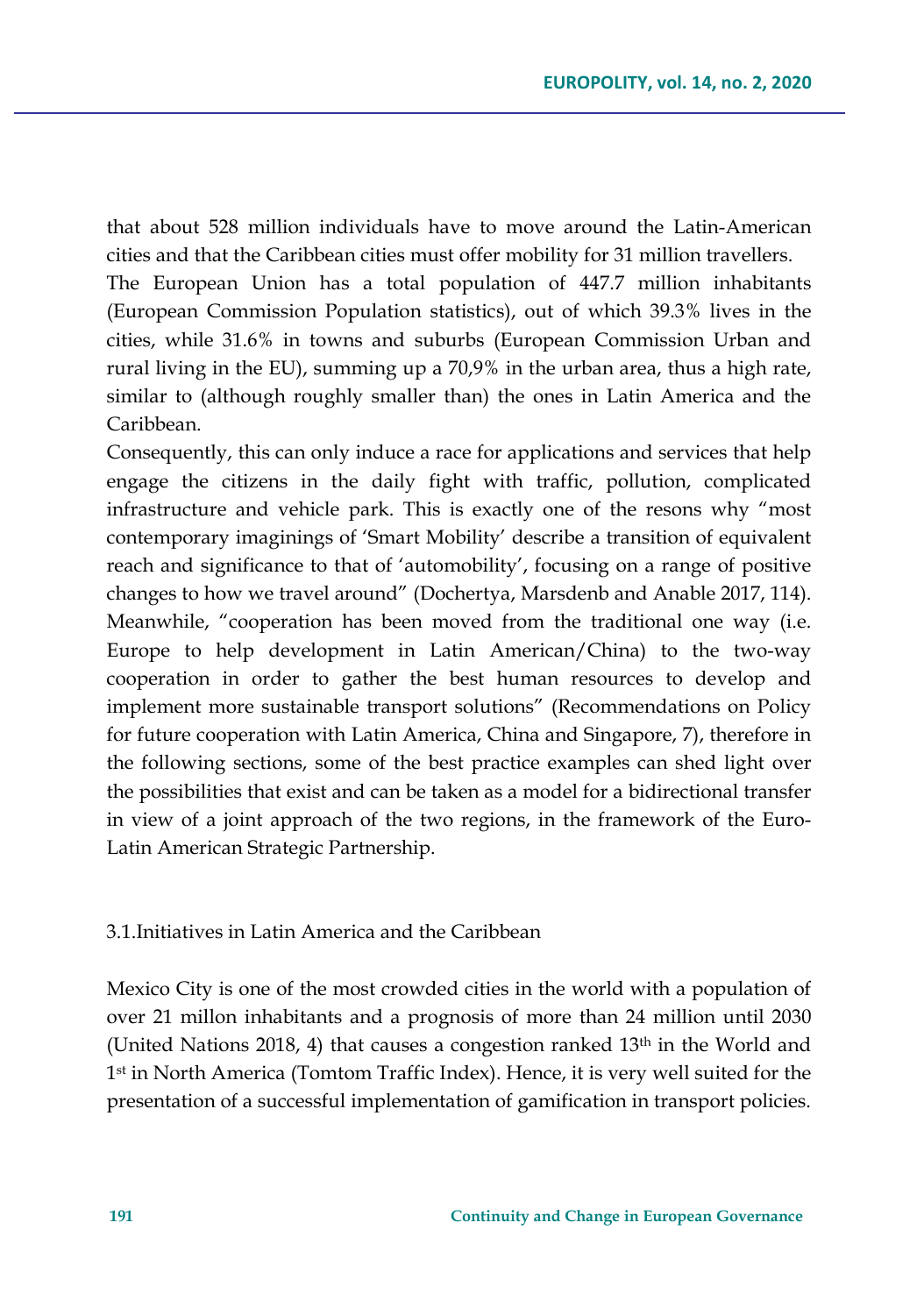## *3.1.1.Mapaton*

The upcoming details of the *Mapaton* initiative (Laboratorio para la ciudad Mapaton) can offer a good picture of what can be done for transport in a more than busy city with the help of the very ones that are the beneficiaries of the respective policy. It aimed at enhancing the passengers' mobility in the public transport that registers 14 million daily persons using the 30 thousand minibuses, buses and vans in Mexico City. The need that generated this example of gamification of transport policy was the lack of consistent and updated information on the origin-destination bases and on the routes that could be chosen and improved in the city traffic. The proposal was to create a game in which the citizens would create maps of their journey in real time in order to create a public data base that could be used to improve the other users' ride, resulting afterwards to a reward in money and prizes for the participants, depending on their involvement. This was a very appropriate measure to take, especially since the *Law to Make Mexico City an Open City*, adopted and published in the Official Journal of the Federal District in October 2015, recognizes "the right of individuals to collaborate in shaping, developing and evaluating their programs, policies and actions" (Institute of Parliamentary Investigations).

### *3.1.2.Data donators*

Another successful crowdsourcing experiment is *Donadores de datos*, whose details (Laboratorio para la ciudad Donadores de datos) bring into the spotlight a way of understanding open data as a community resource, making a case for citizens' donation of data for a common good (whether we are talking for example about localization data for transport policies or even consumption trends and eating habits for health policies).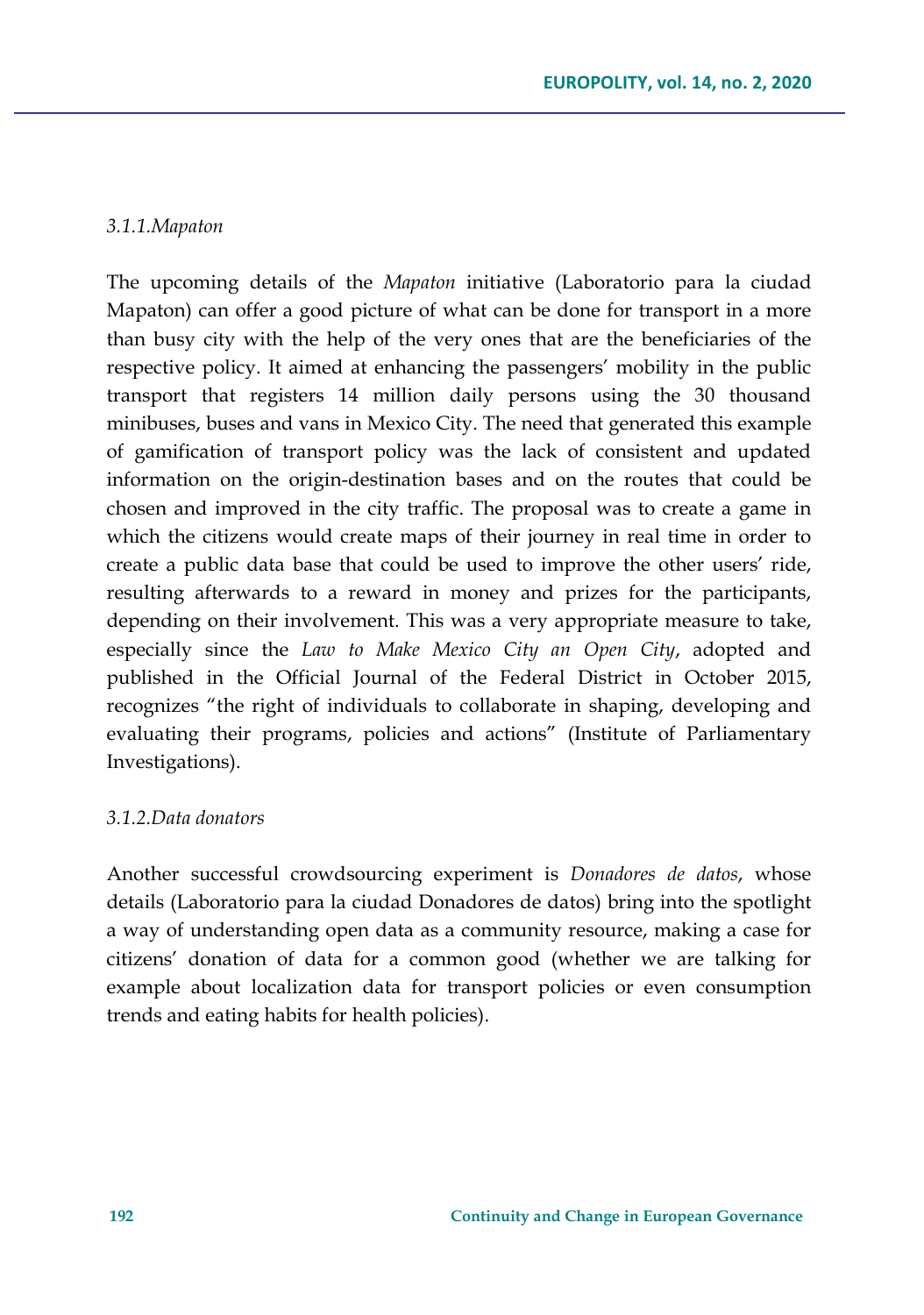3.2. Initiatives in The European Union *3.2.1.Ciclogreen*

The *Ciclogreen* project, implemented in Spain and Belgium, provides an online incentive system (web + apps) to promote cycling, walking, car-sharing and using public transport to go to work, transforming their sustainable kilometres into points that they can redeem into incentives as for example discounts in bike accessories, a free dinner or spa treatment (European Commission Investment Project Ciclogreen), showing how gamification can be inserted into daily lives of individuals with the purpose of producing changes in their behaviour in order to obtain an aggregated shift at urban level.

### *3.2.2.GoEco!*

When designing a public policy, the research behind it is vital for assuring an adequate, accessible and efficient in terms of time, costs and human resource answer to the identified need. Therefore, the *GoEco! Initiative* came as an example for how this process can be developed with a high and pertinent coverage, more exactly involving the citizens. The upcoming details on this activity (GoEco! research project) argue the utility of gamification in transport policy. The main idea was that citizens would install *GoEco!* and *GoEco!Tracker* smartphone applications, which tracked their trips and used game elements to challenge them to modify their mobility behavior.

Once again is highlighted that gamification is more than welcomed in cooperation of different backgrounds, such as the cooperation between the European Union and Latin America and the Caribbean (an apparently difficult exercise, but easier once all the developments presented before have taken place) given that the application is available for "in two contexts largely differing in the urban settlement type and in the available mobility options: the City of Zurich (German-speaking part of Switzerland), a dense urban area, characterized by high levels of accessibility to public transport and infrastructures for slow mobility, and the Canton Ticino (Italian-speaking part of Switzerland), a region characterized by urban sprawl, where effective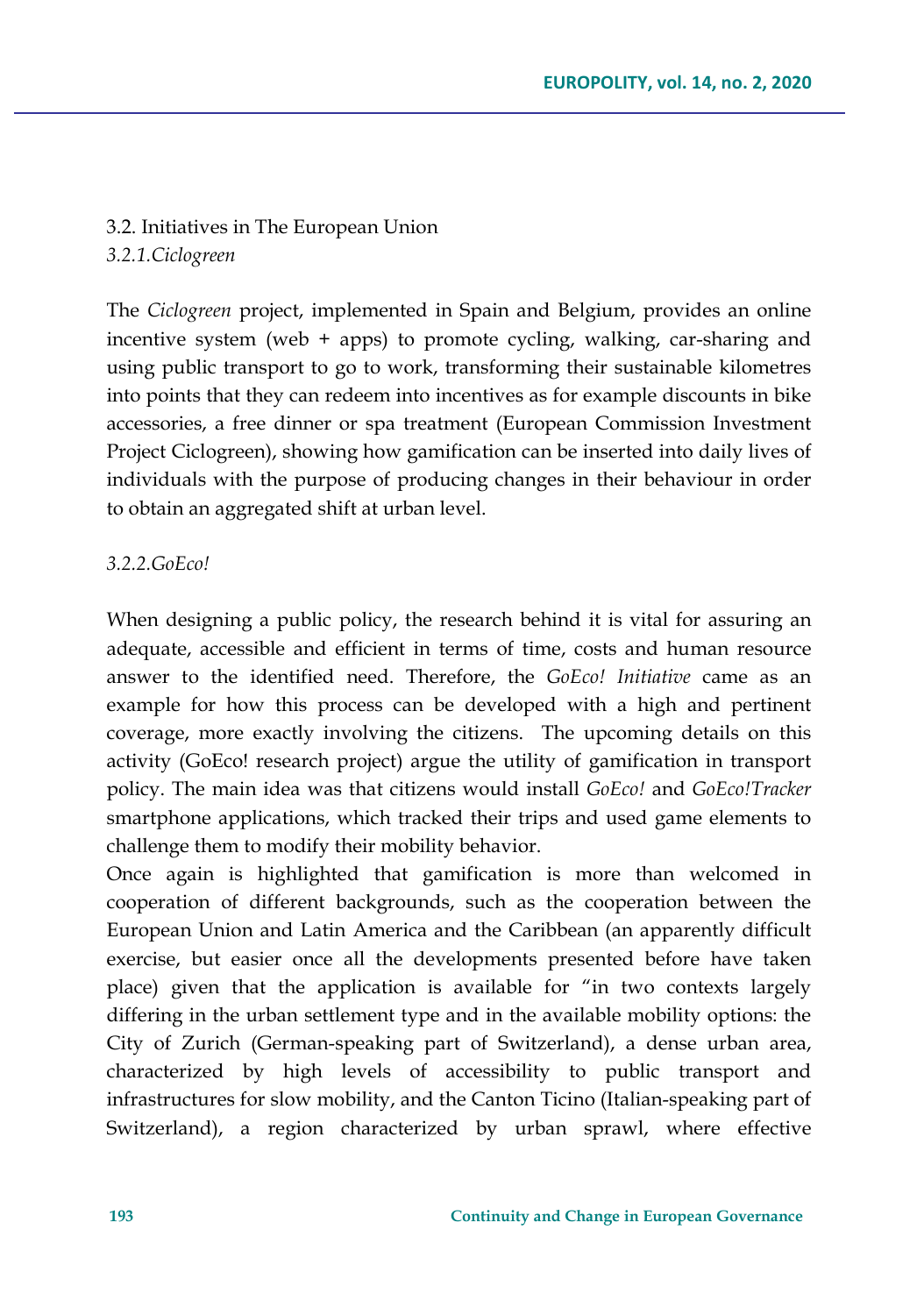alternatives to individual cars are often missing" (Cellina, Bucher, Mangili and Ramalho Veiga Simão 2019, 5).

# **CONCLUSIONS**

Although "games were part of the public sphere in Greek and Roman societies, and have existed in some form or other throughout the history of public power, for the first time in history, however, public regulators are looking at how to harness the motivational potential of game-design to counter disenchantment with politics and foster civic engagement" (Sgueo 2020, 2), giving the possibility to use an ordinary instrument as a way of solving a complicated aspect such as authority-citizens mutual interaction.

Transport policy is one of the most appropriate public areas suitable for gamification, given the fact that the players are already using the elements that once adapted and transposed into game features, will guarantee a full participation.

With regard to the biregional cooperation, gamification in transport policies also has a high chance of achieving impressive results given the fact that it:

- a) is extremely flexible to the different backgrounds (at regional, national or local level) that it may be wanted for due to the possibility of keeping key features of the game and adapting the others
- b) implies a non-rigid persuasion of the players due to the ludic approach (people will pass from free-riding to wanting to be part of the game for the fun or the reward)
- c) determines a devoted compliance of the beneficiaries (once they see the functioning and the gains, individuals will not leave the game).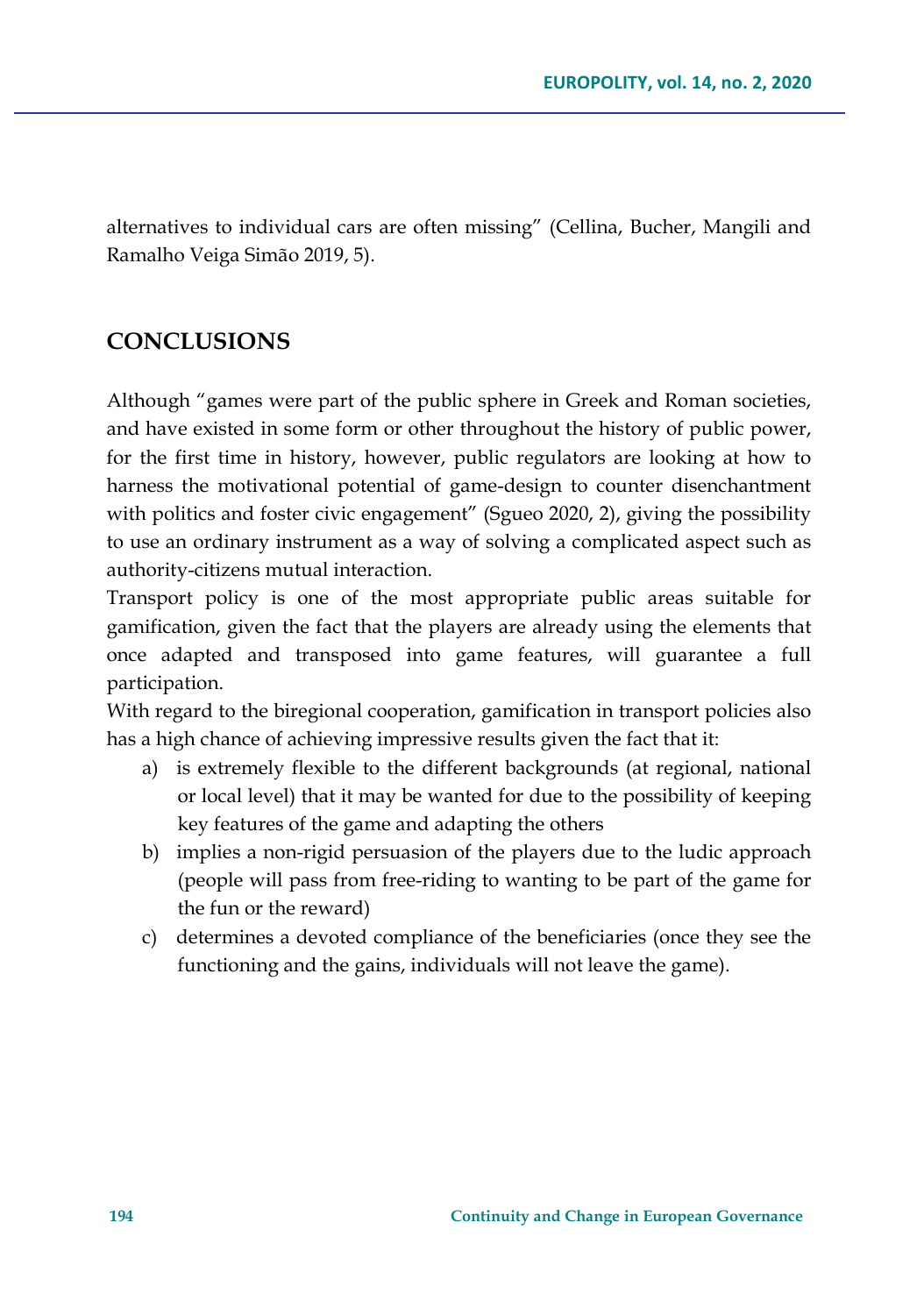# **REFERENCES:**

- Banco de Desarrollo de América Latina, Agence Francaise de Developpment, Unión Europea. 2018. *Esquemas de implantación de tecnologías inteligentes de transporte en América Latina: estudios de casos y recomendaciones*. Corporación Andina de Fomento.
- Brussels EU-CELAC Summit of Heads of State and Government 2015.
- Cellina, Francesca, Dominik Bucher, Francesca Mangili and Jose Pedro Ramalho Veiga Simão. 2019. "A Large Scale, App-Based Behaviour Change Experiment Persuading Sustainable Mobility Patterns: Methods, Results and Lessons Learnt". *Sustainability.* 11(9):2674.
- Di Pasquale, Guido, Alessandro Santiago dos Santos, Adriano Galindo Leal and Michele Tozzi. 2016. "Innovative public transport in Europe, Asia and Latin America: a survey of recent implementations". *Transportation Research Procedia.* 14 3284 – 3293.
- Dochertya, Iain, Greg Marsdenb and Jillian Anable. 2017. "The governance of smart mobility". *Transportation Research*. Part A 115 (2018) 114–125.
- Donadores de datos, Laboratorio para la ciudad. [https://labcd.mx/experimentos/donadores](https://labcd.mx/experimentos/donadores-de-datos-cdmx/)-de-datos-cdmx/.
- Drakoulis, Richardos *et al*. 2018. *A Gamified Flexible Transportation Service for On-Demand Public Transport*, IEEE Transactions on Intelligent Transportation Systems. vol. 19, no. 3 (March 2018). pp. 921-933. doi: 10.1109/TITS.2018.2791643.
- European Commission. CORDIS. Projects and Results. International Coordination for Implementation of Innovative and Efficient Urban Mobility Solutions - Viajeo Plus Project. <https://cordis.europa.eu/project/id/605580>.
- European Commission. CORDIS. Projects and Results. Urban Gamification for City Reappropriations, <https://cordis.europa.eu/project/id/793835>.
- European Commission Eurostat. 2018. *Urban Europe - statistics on cities, towns and suburbs - smart cities.* https://ec.europa.eu/eurostat/statistics-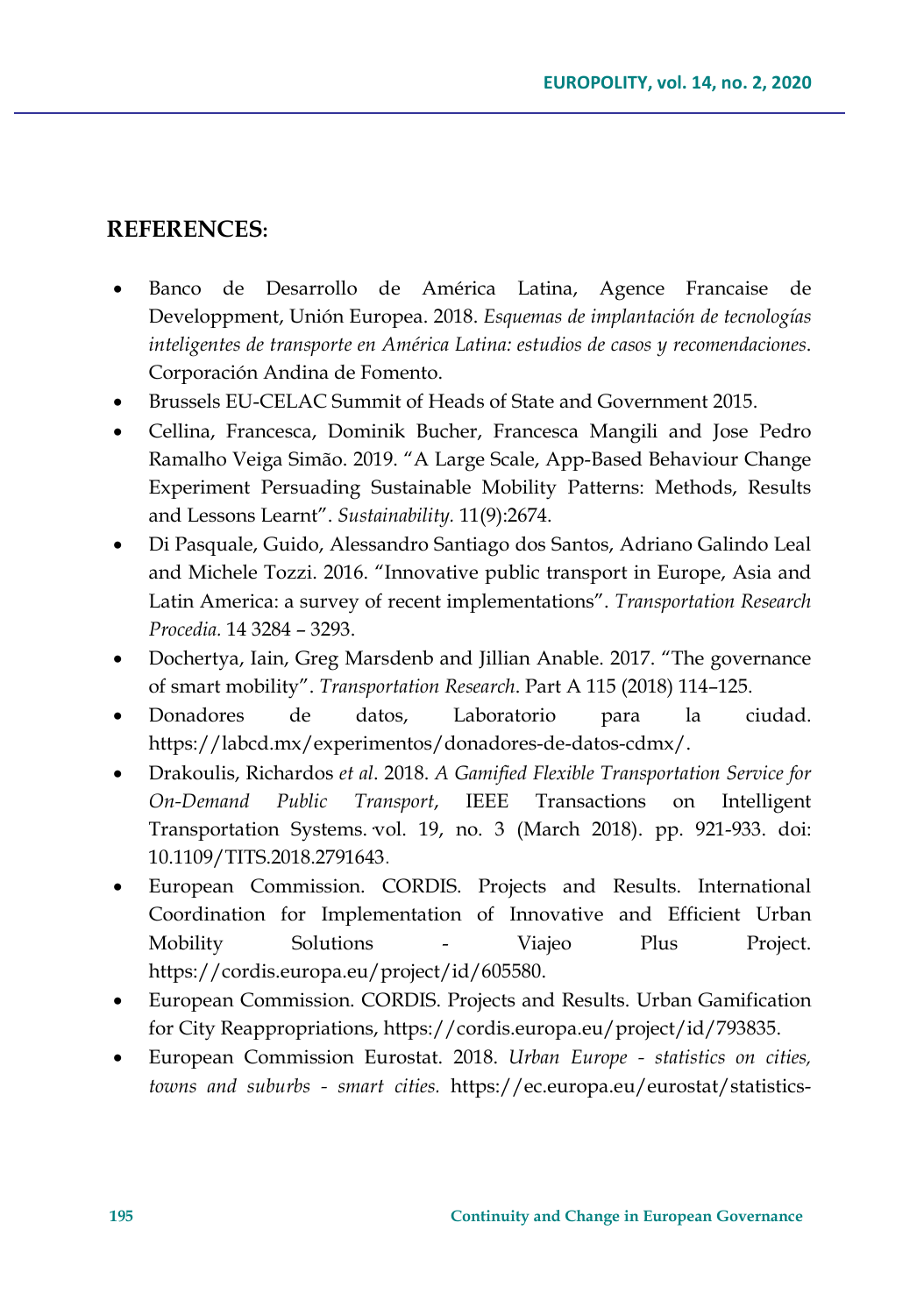explained/index.php?title=Urban\_Europe\_%E2%80%94\_statistics\_on\_cities ,\_towns\_and\_suburbs&oldid=412180.

- European Commission Eurostat. 2015. *Urban Europe statistics on cities, towns and suburbs*. Publications office of the European Union.
- European Commission, Eurostat, "*Urban and rural living in the EU*. [https://ec.europa.eu/eurostat/web/products](https://ec.europa.eu/eurostat/web/products-eurostat-news/-/EDN-20200207-1)-eurostat-news/-/EDN-[20200207](https://ec.europa.eu/eurostat/web/products-eurostat-news/-/EDN-20200207-1)-1.
- European Commission. Eurostat. Population statistics. [https://ec.europa.eu/eurostat/statistics](https://ec.europa.eu/eurostat/statistics-explained/index.php/Population_and_population_change_statistics)[explained/index.php/Population\\_and\\_population\\_change\\_statistics](https://ec.europa.eu/eurostat/statistics-explained/index.php/Population_and_population_change_statistics).
- European Commission. Latin American Investment Facility. Blending operations. [https://ec.europa.eu/europeaid/policies/innovative](https://ec.europa.eu/europeaid/policies/innovative-financial-instruments-blending/blending-operations_en)-financialinstruments-[blending/blending](https://ec.europa.eu/europeaid/policies/innovative-financial-instruments-blending/blending-operations_en)-operations\_en.
- European Commission. Caribbean Investment Facility, [https://ec.europa.eu/europeaid/regions/latin](https://ec.europa.eu/europeaid/regions/latin-america/caribbean-investment-facility_en)-america/caribbean[investment](https://ec.europa.eu/europeaid/regions/latin-america/caribbean-investment-facility_en)-facility\_en.
- European Commission. Investment Project Ciclogreen. [https://ec.europa.eu/eipp/desktop/en/projects/project](https://ec.europa.eu/eipp/desktop/en/projects/project-9625.html)-9625.html.
- Economic Commission for Latin America and the Caribbean (ECLAC). 2020. *Statistical Yearbook for Latin America and the Caribbean 2019* (LC/PUB.2020/2-P). Santiago de Chile.
- Gianluca, Sgueo. 2020. "Gamification". In *The Palgrave Encyclopedia of Interest Groups, Lobbying and Public Affairs*, edited by Phil Harris, Alberto Bitonti, Craig Fleisher, Anne Skorkjær Binderkrantz. Cham: Palgrave Macmillan.
- GoEco!. http://goeco-[project.ch/index.php/en/research](http://goeco-project.ch/index.php/en/research-project/)-project/.
- Innovation and Networks Executive Agency. 2019. *Making European cities greener Towards clean and smart mobility.* Brussels.
- Institute of Parliamentary Investigations. Legislative Assembly of the Federal District, VII Legislature. *Law to Make Mexico City an Open City*. http://www.aldf.gob.mx/archivo-[1b52054447d78a831c329f25931f03a5.pdf](http://www.aldf.gob.mx/archivo-1b52054447d78a831c329f25931f03a5.pdf).